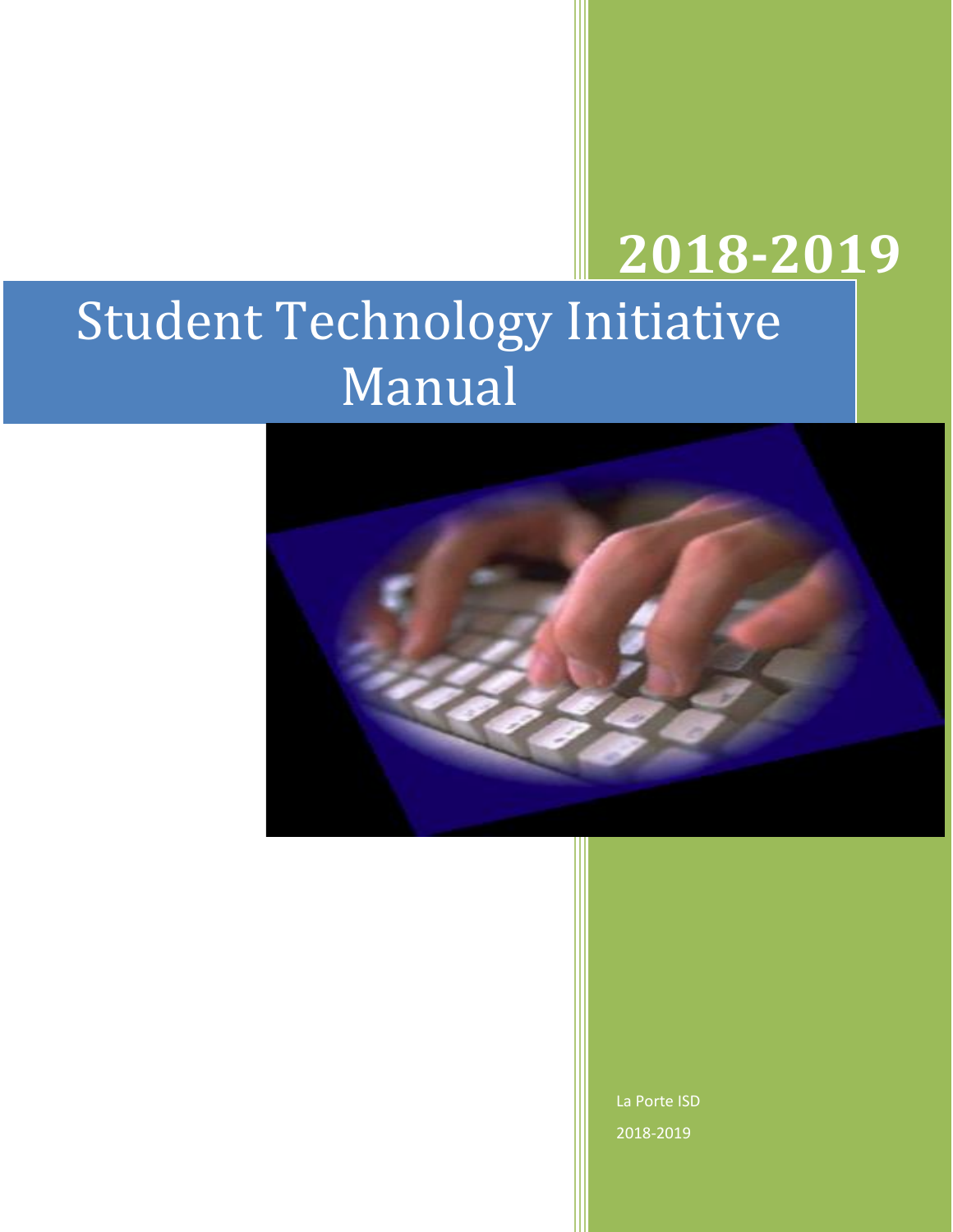## LA PORTE ISD Student Technology Initiatives Manual

# **Table of Contents**

| Ι.   |  |  |
|------|--|--|
| Ш.   |  |  |
| III. |  |  |
| IV.  |  |  |
|      |  |  |
|      |  |  |
|      |  |  |
|      |  |  |
|      |  |  |
|      |  |  |
|      |  |  |
|      |  |  |
|      |  |  |
|      |  |  |
|      |  |  |
|      |  |  |
|      |  |  |
|      |  |  |
|      |  |  |
|      |  |  |
|      |  |  |
|      |  |  |
|      |  |  |
|      |  |  |
|      |  |  |
|      |  |  |
|      |  |  |
|      |  |  |
|      |  |  |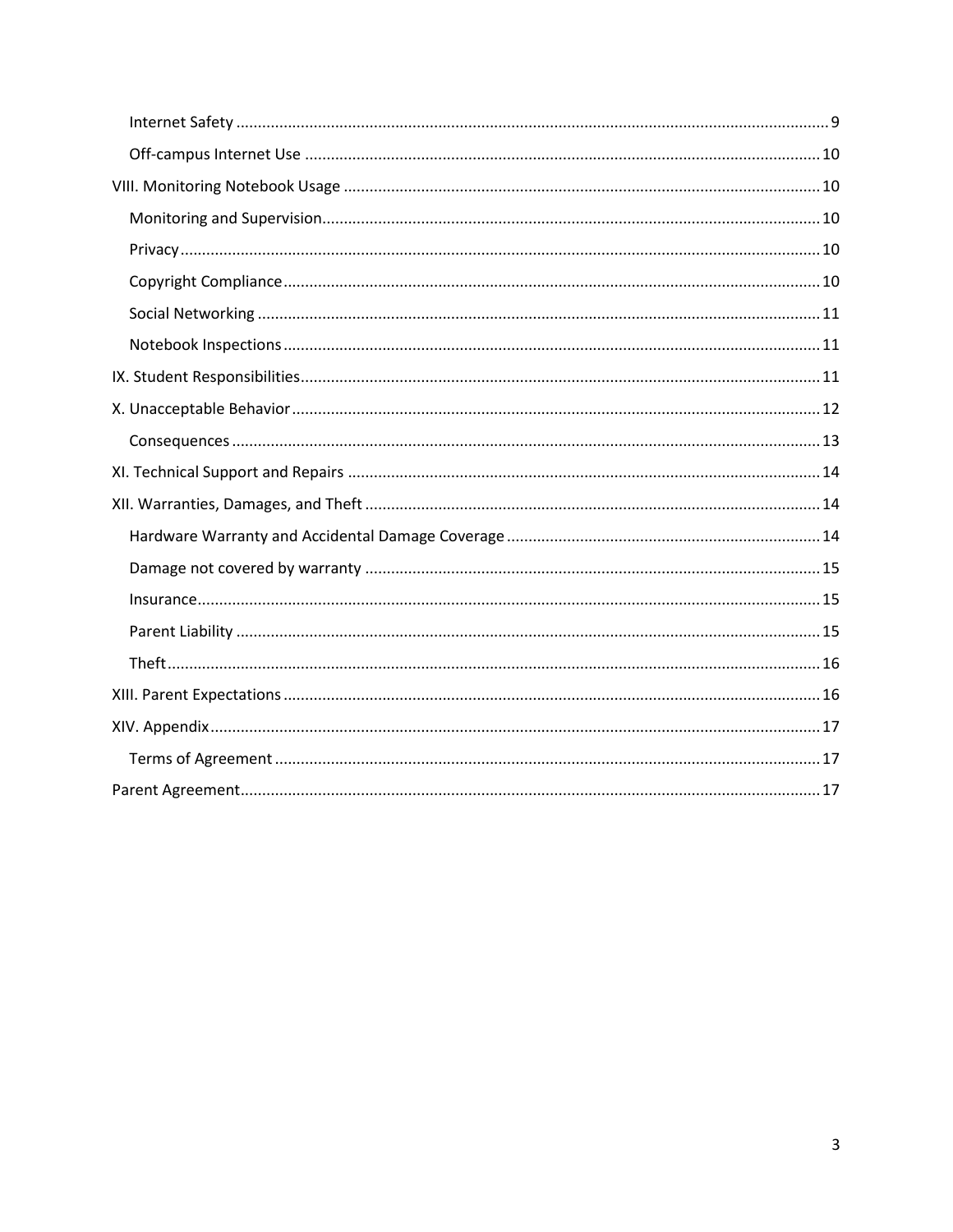# <span id="page-3-0"></span>**I. Vision**

The vision of the La Porte ISD Student Technology Initiative (STI) is to provide students and teachers with the technological tools and skills necessary for lifelong learning.

## <span id="page-3-1"></span>**II. Mission**

The mission of the La Porte ISD Student Technology Initiative (STI) is to bridge the digital divide by putting technology into the hands of every student, enhance instruction by the systematic integration of technology into the classroom, and empower students to take responsibility for their learning in a 21st Century learning environment.

# <span id="page-3-2"></span>**III. Goals**

- Instill within our community a culture of life-long learning.
- Engage all students in authentic real-world activities and projects.
- Extend learning beyond the classroom and the school day.

# <span id="page-3-3"></span>**IV. Terms of Notebook Loan**

## <span id="page-3-4"></span>**Issuing of Notebooks**

All students enrolled in the 6th grade through 12th grade who elect to participate will be issued a notebook. The notebooks and all contents on the notebook are and shall remain La Porte ISD property. The student shall not have or obtain a property interest in the notebook, the use of the notebook, or any data, information, document, or communication created or stored on the notebook. Because the notebooks are the property of La Porte ISD, the student shall have no expectation of privacy in any data, information, electronic mail, documents, or any other material on the notebook. The notebook will be assigned to individual students, serial numbers will be recorded, and notebooks will remain in the possession of the student for the remainder of the school year in which it was issued, or until the student withdraws from school, whichever is earlier. At the end of each school year notebooks will be returned for summer maintenance. The issuing and reissuing of the notebooks each year is subject to the student satisfying the conditions set forth herein.

Students are responsible for **bringing the notebooks to school, taking them home each day, charging them for use the next day**, and taking care of the notebooks so that the notebook does not become damaged. The notebooks are not to be left unsupervised at school or at home in unsecured locations.

Failure to bring the notebook to school each day charged and ready to use may result in the loss of home use.

# <span id="page-3-5"></span>**Parent/Student Orientation**

Parents will be notified by letter, phone call, and/or school and district websites of the locations and times of the required Parent/Student Orientation. Parents are encouraged to partner with La Porte ISD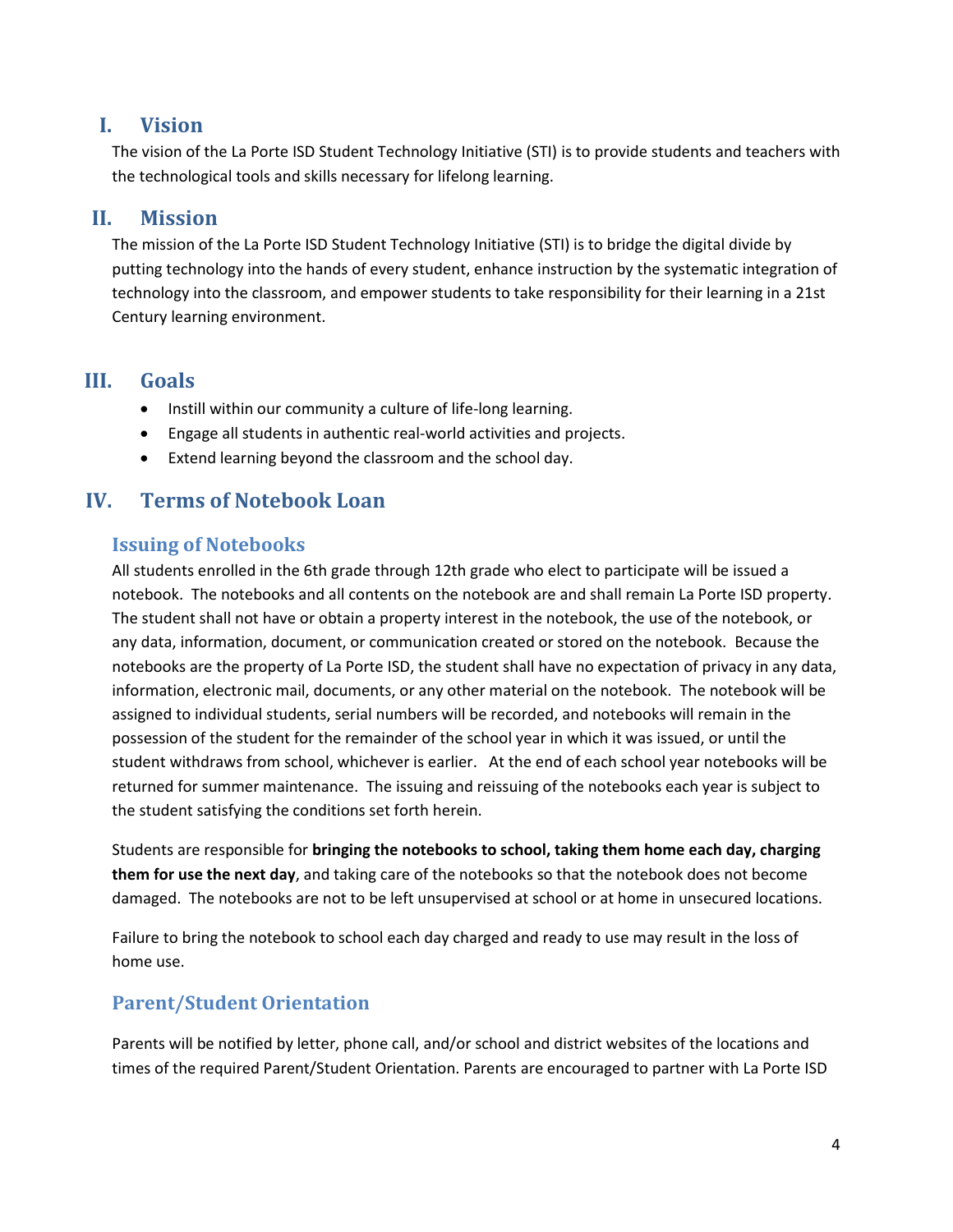to make the program successful and learn the purposes and advantages of mobile technology; how to best support their child in safe and focused application; and how to care for and protect the equipment.

Parents will be given information on methods of obtaining safe access to the Internet both at home and in the community.

# <span id="page-4-0"></span>**Conditions for Issuing Notebook**

La Porte ISD students in grades 6<sup>th</sup> through 12<sup>th</sup> may be issued a notebook in the 2015-2016 school year upon compliance with all of the following:

- 1) Required participation by parent and student at an annual Student Technology Initiative Parent/Student Orientation.
- 2) Signed Acceptable Users Guidelines (AUG) by the student and parent.
- 3) Signed Student /Parent Technology Initiative Use Agreement by the student and parent.
- 4) Student is on the clear list for fines and equipment.

# <span id="page-4-2"></span><span id="page-4-1"></span>**IV. Hardware and Software Issued**

#### **Hardware:**

- 1) Notebook Computer
- 2) AC Adapter and power cord (Charger)
- 3) Always on Carrying Case

Notebooks run on Microsoft Windows and are Internet capable. They also have web-filtering and antivirus services. Additionally, notebooks may have a tracking/monitoring system that is activated when the notebook is logged onto the Internet.

Students will not be allowed to install software.

# <span id="page-4-3"></span>**V. Notebook Care Guidelines**

## <span id="page-4-4"></span>**General Care of the Notebook**

- 1) For prolonged periods of inactivity, notebooks should be shut down completely before closing the lid. This will help to conserve the battery.
- 2) Please be aware that overloading the student backpack or district issued case can damage the notebook. Take precaution when placing the backpack or case on a flat surface. When using the notebook, keep it on a flat, solid surface so that air can circulate. For example, using a notebook while it is directly on a bed, carpet, or lap can cause damage to the notebook or property and/or physical injury due to overheating. WHEN IN USE DO NOT PLACE THE NOTEBOOK DIRECTLY ON THE LAP OR EXPOSED SKIN.
- 3) Liquids, food and other debris can damage the notebook. Avoid eating or drinking while using the notebook. DO NOT put food or food wrappers in the notebook bag.
- 4) Take extreme caution with the screen. The screens are susceptible to damage from excessive pressure or weight. In particular, avoid picking up the notebook by the screen or placing your finger directly on the screen with any force.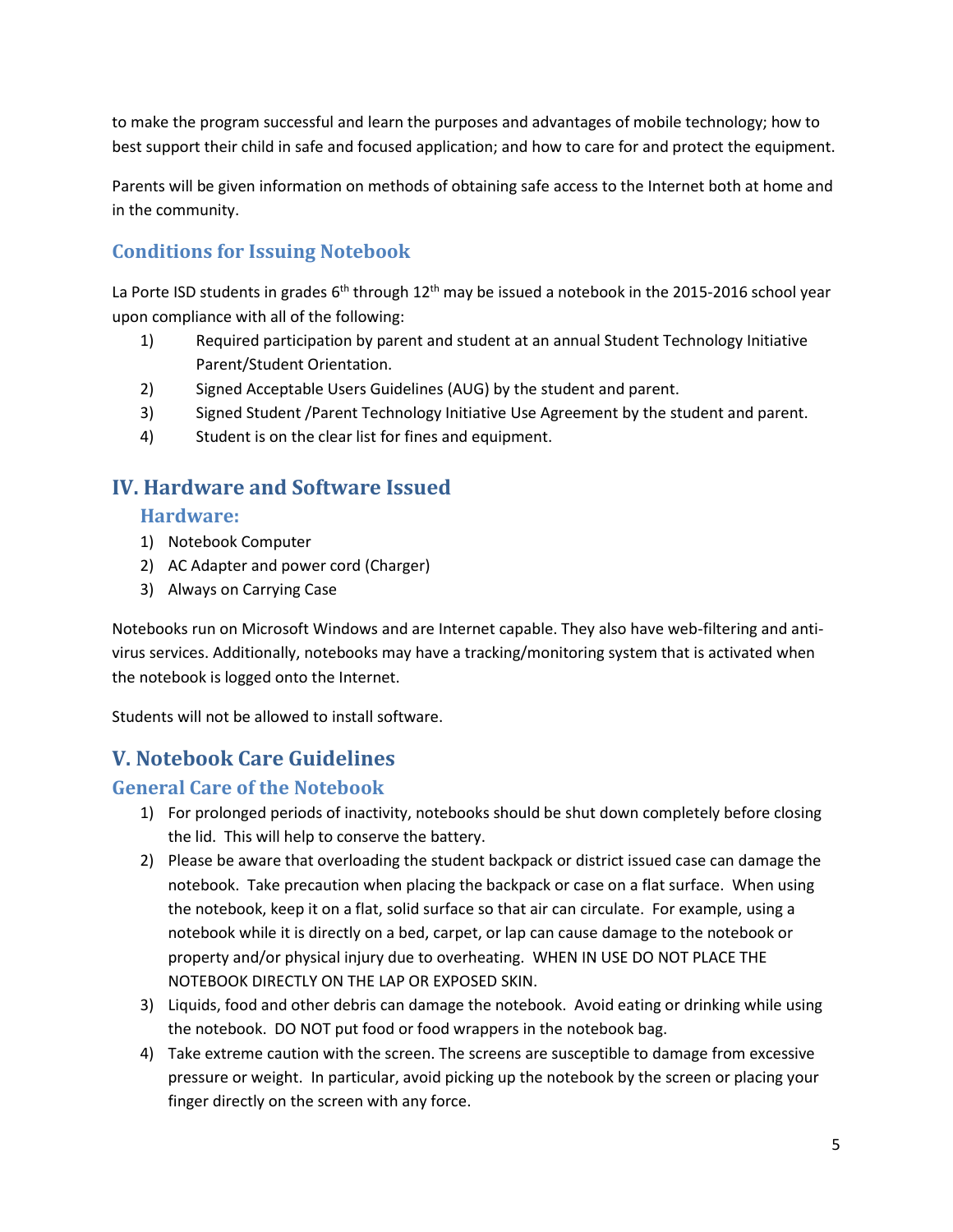- 5) Allow the notebook battery to completely drain monthly. Dimming the LCD brightness of the screen will extend the battery run time.
- 6) Never attempt to repair or reconfigure the notebook. Never attempt to open or tamper with the internal components of the notebook. These actions may void the warranty and may subject the student to loss of the privilege of using the notebook.
- 7) Take care when inserting cords, cables and other removable devices to avoid damage to the notebook ports.
- 8) Do not expose the notebook to extreme temperatures, direct sunlight, or ultraviolet light for extended periods of time. Extreme heat or cold may cause damage to the notebook.
- 9) A label has been applied to each notebook and case for ID purposes. Do not place additional stickers/items on either of them. Remember the notebooks and cases are the property of La Porte ISD.
- 10) Keep the notebook away from magnets and magnetic fields, which can erase or corrupt data. This includes but is not limited to large speakers, amplifiers, microwaves, transformers, vacuum cleaners, and older television sets.

## <span id="page-5-0"></span>**Cleaning Your Notebook**

- 1) Always disconnect the notebook from the power outlet before cleaning.
- 2) Never use liquids on the notebook screen or keyboard.
- 3) Clean the screen with soft, lightly dampened, lint free cloth, or use LCD screen approved antistatic screen cleaners or wipes.
- 4) Wash hands frequently when using the notebook to avoid buildup on the touch pad. Grease and dirt can cause the cursor to jump around on the screen.
- 5) Clean the touch pad with lightly dampened cloth.

## <span id="page-5-1"></span>**Screen Care**

- 1) Take extreme caution with the screen.
- 2) Do not pick up the notebook by the screen.
- 3) Avoid touching the screen with fingers, pens, pencils, or any sharp instrument.
- 4) Do not lean on the top of the notebook.
- 5) Avoid placing excessive pressure or weight on the notebook screen.
- 6) Do not place anything on the notebook that could put pressure on the screen or notebook.
- 7) Clean the screen with a soft, dry cloth or anti-static cloth.
- 8) Never clean the screen with glass cleaner.
- 9) Take care when closing the screen, a pencil or pen on the keyboard can damage the screen if pressure is applied when closing.

# <span id="page-5-2"></span>**Carrying the Notebook**

- 1) All notebook and components are to be carried in the school-provided notebook carrying cases at all times.
- 2) Notebooks should always be shut down or placed in standby mode/hibernate mode before being placed in the carrying case in order to prevent hard drive damage.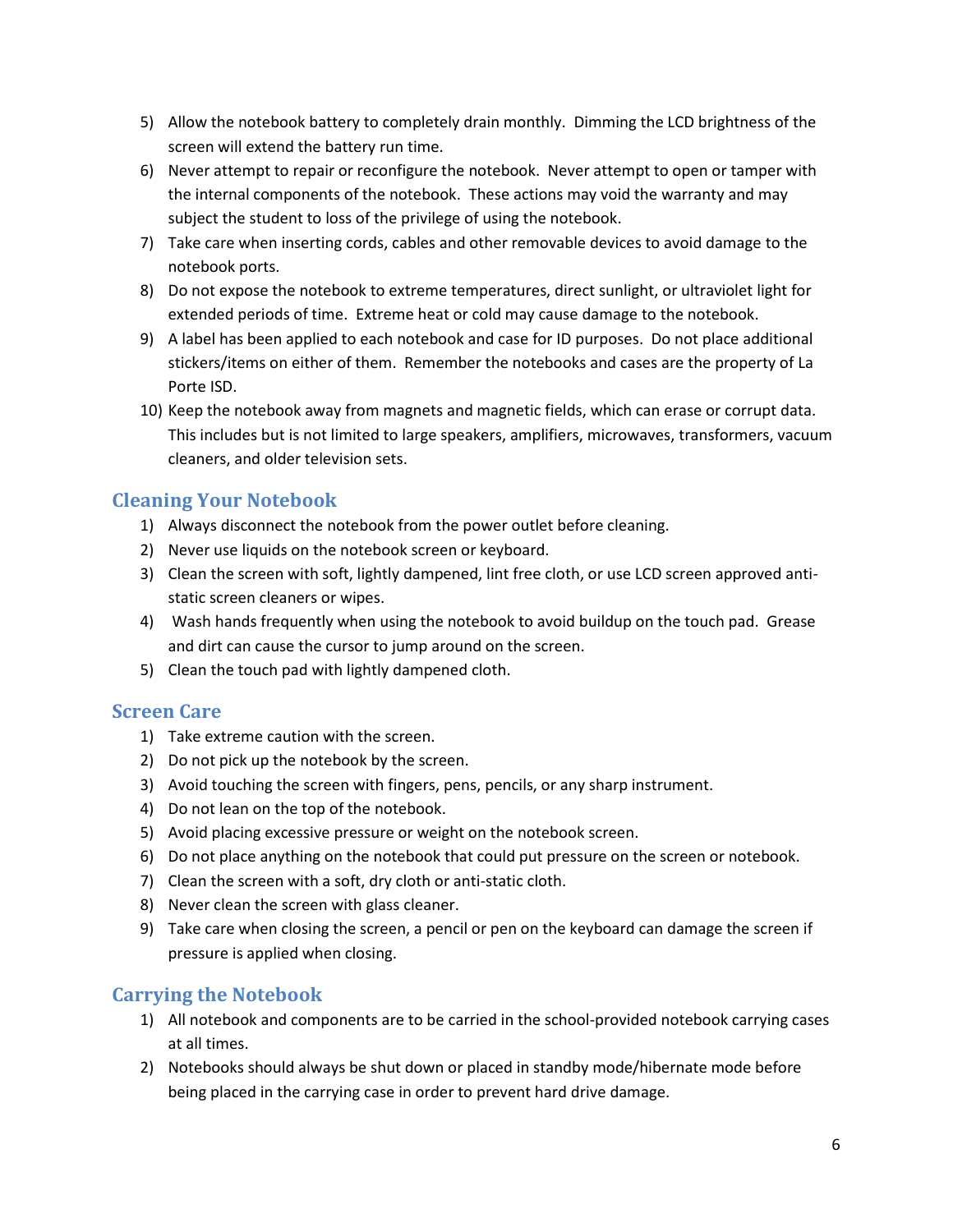- 3) Always close the lid before moving or carrying the notebook.
- 4) Do not leave the notebook in visible sight or for extended periods in a vehicle.
- 5) Carefully unplug all cords, accessories, and peripherals before moving the notebook or placing it into the case.
- 6) Do not overload the notebook carrying case since this is likely to cause damage to the notebook. Textbooks, notebooks, binders, pens, pencils, etc. are not to be placed in the notebook carrying case.
- 7) Never sit on the notebook.

# <span id="page-6-0"></span>**Security**

Students are responsible for the security of their device at all times. The notebook must be with the student at all times or in a secure location.

- 1) Do not leave notebooks in unsupervised areas. Unsupervised areas include but are not limited to, the cafeteria, outdoor tables/benches, computer labs, buses, locker rooms, media center, classrooms, gyms, dressing rooms, restrooms, hallways.
- 2) Do not use the notebook in areas where damage or theft is likely.
- 3) Students must take their notebooks home every day after school.
- 4) During after-school activities, students are still expected to maintain the security of the notebook. Students participating in sports events will secure the notebooks by locking them inside their student-assigned lockers. Unsupervised notebooks will be confiscated by staff.

#### <span id="page-6-1"></span>**Loaning Equipment to Others**

Notebooks are solely for the use of the student assigned. Students may not lend notebooks or notebook components to any other person for any reason. Parents/legal guardians may use the notebooks to assist their child with homework and school assignments.

#### <span id="page-6-2"></span>**Power Management**

- 1) It is the student's responsibility to recharge the notebook battery so it is fully charged at the beginning of each school day. Power outlets may not be accessible in classrooms for recharging.
- 2) Uncharged batteries or failure to bring the notebook to class will not be an acceptable excuse for late or incomplete work or inability to participate in class activities.
- 3) All students are required to carry their chargers (AC adapters) to school to recharge the battery if necessary.
- 4) Be careful not to cause a tripping hazard when plugging in the notebook.
- 5) For prolonged periods of inactivity, shut down the notebook to conserve the battery.
- 6) Protect the notebook by using a surge protector whenever possible.

## <span id="page-6-3"></span>**VI. Software and File Management**

#### <span id="page-6-4"></span>**General Information**

1) Notebooks come with a standardized pre-loaded image. This image may not be altered or changed in any way. Do not remove or add any software or change computer settings.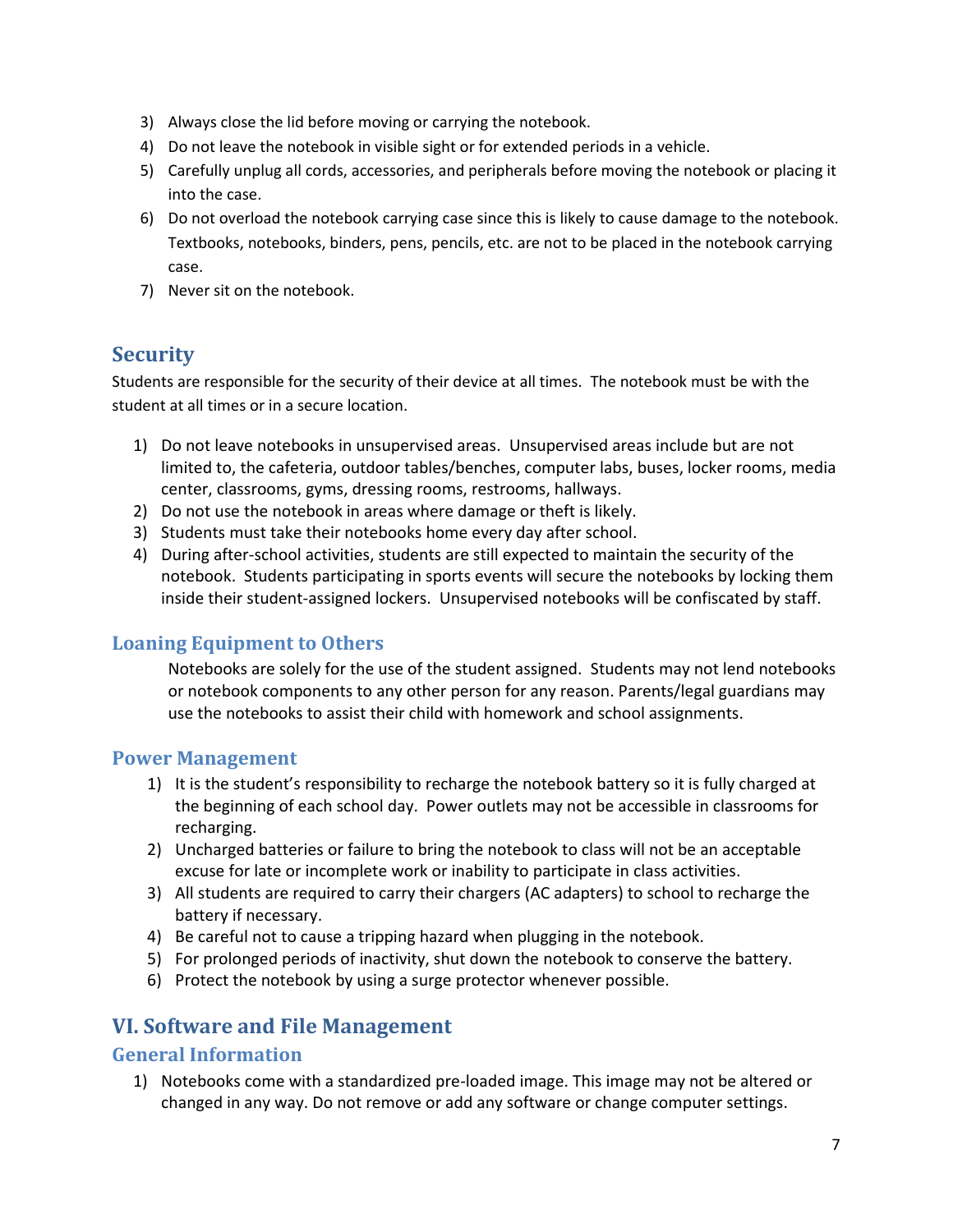- 2) All software must be approved and installed by La Porte ISD.
- 3) Do not change the computer name.
- 4) Do not change or remove operating system extensions.
- 5) Software, hardware, or additional plug-ins are not to be loaded on the notebooks.
- 6) Notebooks may not be taken out of the country.
- 7) La Porte ISD is not responsible for the loss of any data deleted due to re-imaging notebooks.

#### <span id="page-7-0"></span>**Music, Games, or Programs**

The Acceptable Use Guidelines state that students are expected to comply with ethical-use guidelines and abide by federal copyright laws. Music, videos and games may not be downloaded, installed, or saved to the hard drive. Music and games can be disruptive during class and may not be brought to school unless the student has permission from the teacher for an educational project.

#### <span id="page-7-1"></span>**Deleting Files**

Do not delete any folders or files that you did not create or that you do not recognize. Deletion of files could interfere with the functionality of the notebook.

## <span id="page-7-2"></span>**Network Student Storage/Saving Files**

Students will have access to both local and network storage space through a unique student login. Students are expected to save important items in this space in an organized folder system that is properly managed to save network or assigned storage space. When not on the school network, students will be able to save information to their assigned storage space.

#### <span id="page-7-3"></span>**Screensavers/Wallpapers**

The notebook will be equipped with a standard screensaver and wallpaper, which are not to be modified.

#### <span id="page-7-4"></span>**Passwords**

Students will login only under their assigned usernames and passwords. Students will not share their passwords with any other person.

#### <span id="page-7-5"></span>**Sound**

Notebook sound will be muted at all times while at school unless permission is granted from the teacher for instructional purposes. Headphones may be used in class with express permission from the teacher.

#### <span id="page-7-6"></span>**Printing**

Help conserve our instructional resources by using print preview or digital transmission of work. Students must get permission from the teacher before printing.

# <span id="page-7-7"></span>**VII. Email and Internet Use**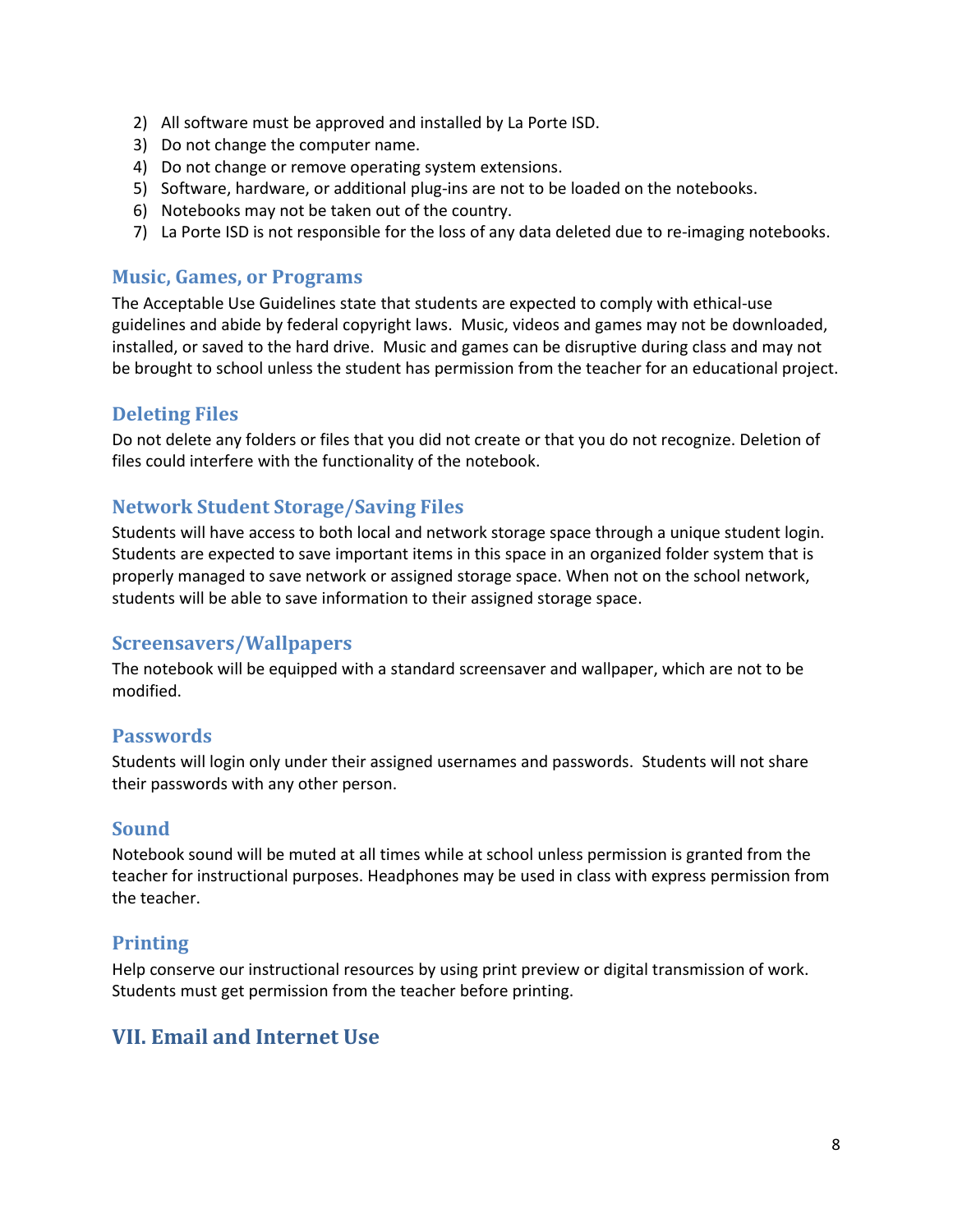## <span id="page-8-0"></span>**Email and other Digital Communications Accounts**

Students are provided an email account by La Porte ISD. Email correspondence will be used for La Porte ISD educational purposes only and not for personal or social use. Electronic communication coming from or going to the school-issued email account can and may be monitored to make sure the terms of the AUG are being followed.

Digital communications etiquette is expected by all students using all school-provided communications accounts, sites, or applications including but not limited to, wikis, blogs, forums, interactive video conferencing, podcasts, vodcasts, online training, online courses, and online collaboration sites.

#### <span id="page-8-1"></span>**Internet Use**

As required by the Children's Internet Protection Act (CIPA), an internet filter is maintained by La Porte ISD for school and home use on the notebook. Filtering not only restricts access to unacceptable sites, but also restricts access to inappropriate materials of all kinds. La Porte ISD cannot guarantee that access to all inappropriate sites will be blocked. *No filter is as reliable as adult supervision!* Log files are maintained on each notebook with a detailed history of all sites accessed. La Porte ISD has the authority to review the history and use of the notebook at any time. It is the responsibility of the user to appropriately use the notebook, network, and the Internet. La Porte ISD is not and shall not be responsible for any harm suffered while on the network or the Internet.

Students are required to notify a teacher or administrator if they access information or messages that are inappropriate, dangerous, threatening, or that make them feel uncomfortable.

## <span id="page-8-2"></span>**Internet Safety**

- 1) As a part of the AUG and the La Porte ISD curriculum, students will be instructed about appropriate online behavior, including interacting with other individuals on social networking web sites and in chat rooms. Lessons will also be provided to create an environment free of cyber-bullying.
- 2) Immediately report any unauthorized activity on the network or Internet.
- 3) Notify a teacher immediately if you accidentally access an inappropriate site.
- 4) Never read someone else's email or open their files or folders.
- 5) Never use or transmit anything with racist, abusive, threatening, demeaning, slanderous, objectionable, sexually explicit, or inflammatory content.
- 6) Never arrange to meet an Internet contact in person.
- 7) Observe all copyright laws; do not claim authorship of work copied from a web site or from any other source; accurately cite sources of information.
- 8) Protect your user account by keeping your password secure and logging off or locking when not at the computer. All email, network, and Internet activity is the responsibility of the individual whose account is logged in to the computer at the time of the activity. If your account is logged in you are responsible. Keep your password a secret!
- 9) Protect personal information. Never give full name, addresses, phone numbers, passwords, and social security numbers for yourself or others.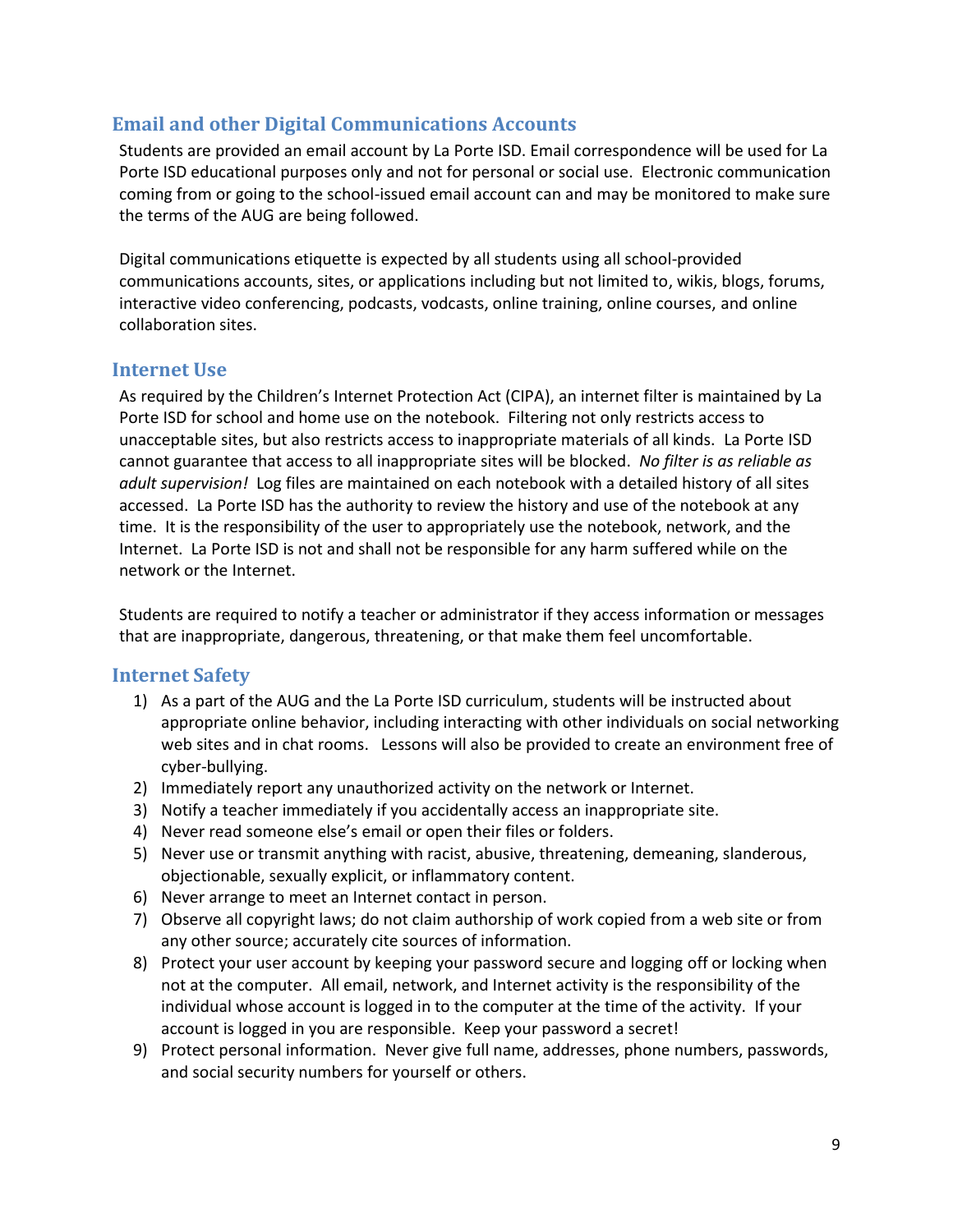10) Avoid online sites and materials that do not support the curriculum or are otherwise inappropriate for educational use.

## <span id="page-9-0"></span>**Off-campus Internet Use**

La Porte ISD will not serve as a home Internet service provider. However, the district will provide Internet filtering for the notebooks while connecting to the Internet away from school. It is the responsibility of the parent or guardian to monitor student notebook use, especially Internet access, in the home.

La Porte ISD is not responsible for providing internet access outside of school. The ability to access the internet from home varies from situation to situation. No guarantee is implied.

# <span id="page-9-1"></span>**VIII. Monitoring Notebook Usage**

## <span id="page-9-2"></span>**Monitoring and Supervision**

Students should never be left unsupervised while using notebooks or other computers. While at school, this is the responsibility of school-district personnel. While at home, this is the responsibility of the parent or guardian. Students will provide access to the notebook and any accessories assigned to them upon request by the school or district. A search of the notebook and student files may be conducted if there is suspicion that any policies, procedures, or guidelines have been violated.

## <span id="page-9-3"></span>**Privacy**

There is no expectation of privacy regarding the contents of the notebook, the computer files, the data, information, or communications contained on or used with any La Porte ISD-owned computer or network. La Porte ISD reserves the right to investigate, review, monitor, and restrict information stored on or transmitted via La Porte ISD's equipment. Parents, guardians, and students do not have the right or expectation of privacy for any use of La Porte ISD-owned notebooks, computers, or other equipment.

La Porte ISD may monitor the notebook or any other La Porte ISD equipment at any time and may conduct an individual search of the notebook, files, music, videos, emails or other related items. La Porte ISD will cooperate fully with local, state, or federal officials in investigations of suspected illegal activities conducted through La Porte ISD-owned computer systems. Officials in investigations of suspected illegal activities may be conducted through La Porte ISD-owned computer systems.

## <span id="page-9-4"></span>**Copyright Compliance**

All students are expected to comply with federal copyright laws. The following guidelines will help students be in compliance:

- 1) "Copyright" is legal protection for creative intellectual works, which is broadly interpreted to cover virtually any expression of an idea.
- 2) Text (including email and web information), graphics, art, photographs, music, and software are examples of types of works protected by copyright.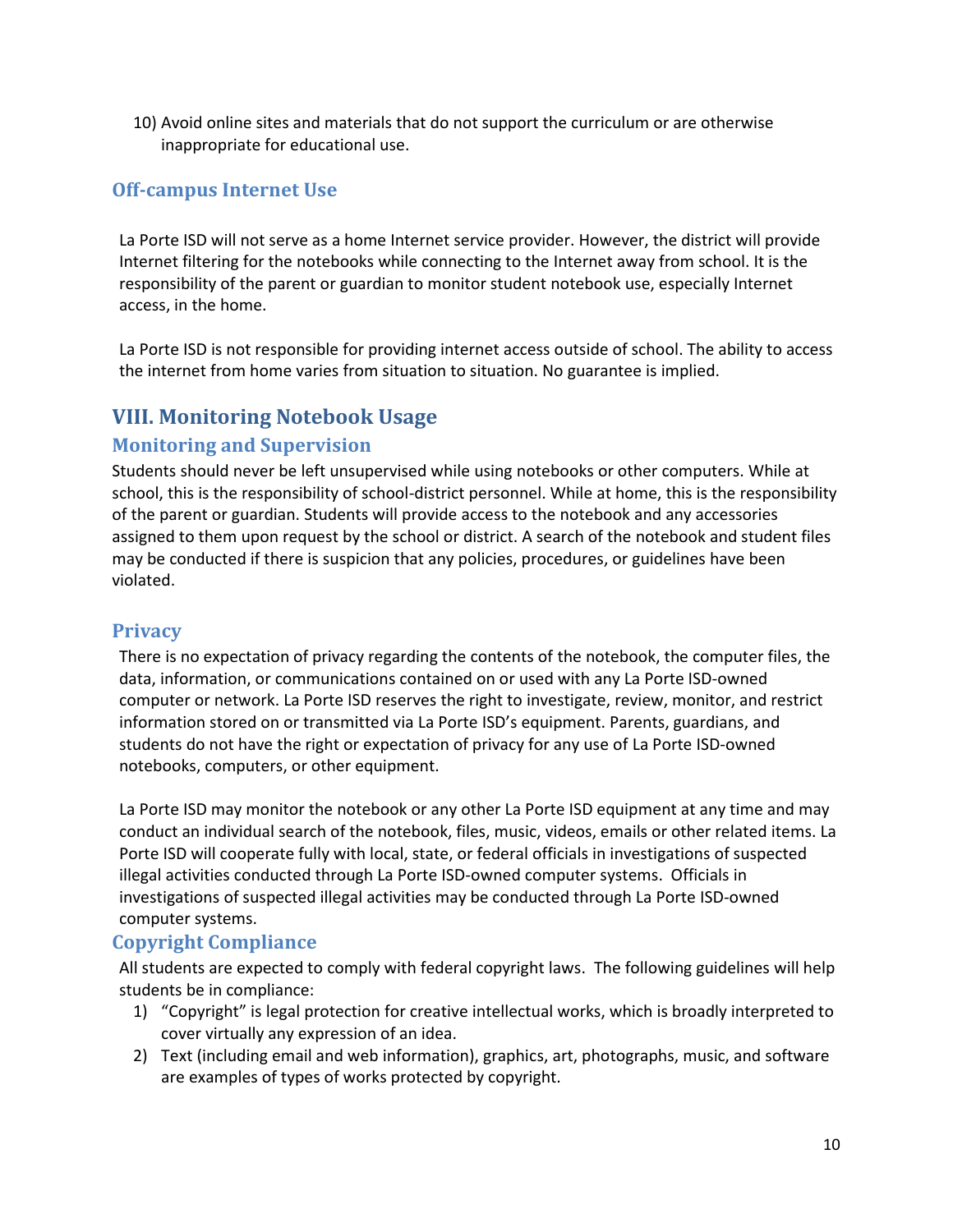- 3) Copying, distributing, downloading, and uploading information on the Internet may infringe the copyright for that information.
- 4) Even an innocent, unintentional infringement violates the law.

#### <span id="page-10-0"></span>**Social Networking**

Social Networking activities may be used only when assigned by and supervised by a teacher for La Porte ISD academic purposes. Students shall not use the La Porte ISD notebook or internet service for posting personal information online; will understand that postings are permanent; and will exercise mature and responsible conduct at all times while online, both on and off campus.

#### <span id="page-10-1"></span>**Notebook Inspections**

Students may be randomly selected to provide the notebook for inspection. Students with damaged notebooks who fail to report the damage will be subject to disciplinary action as well as loss of the use of the notebook.

# <span id="page-10-2"></span>**IX. Student Responsibilities**

Students are responsible at all times for the notebooks, whether at school or off campus. The student assigned the notebook is responsible for all use of the notebook. Unsupervised notebooks will be confiscated by staff and taken to the principal's office. In addition to the possible loss of use of the notebook, La Porte ISD may take disciplinary action for repeat offenders.

Students are required to bring the notebook to school each day with a fully-charged battery. Students must bring the notebook to all classes, unless specifically instructed not to do so by their teacher. A notebook left at home is not an acceptable excuse for not submitting work; a reduction in a grade may be given. A lost document is not an excuse for late or missing work. Students leaving notebooks at home will be required to complete assignments using alternate means determined by the teacher. Students will not be given the use of a loaner notebook if he or she leaves the notebook at home. In addition to the possible loss of use of the notebook, La Porte ISD may take disciplinary action for students who repeatedly leave a notebook at home.

Users are responsible for their actions and activities involving school-owned computers, networks and internet services, and for their files, passwords, and accounts on La Porte ISD-owned equipment. Students must ask for assistance if they do not know how to operate technology that is required in a class. Students are responsible for their ethical and educational use of all computer hardware and software. Students should monitor all activity on their account(s) and report anything suspicious to a teacher. Students who identify or know about a security problem are required to communicate the security problem to their teacher without discussing it with other students.

The right to use a notebook at home is a privilege. If students do not comply with La Porte ISD's Acceptable Use Agreement, all Board policies, and the guidelines in this Student Technology Initiative Manual, the privilege to use the notebook at home may be restricted or eliminated. The same rules and expectations for student conduct also apply to student use of computers. Intentional misuse or neglect can result in loss of notebook use, disciplinary action, and/or fines for any needed repairs or maintenance. The school principal will have final authority to decide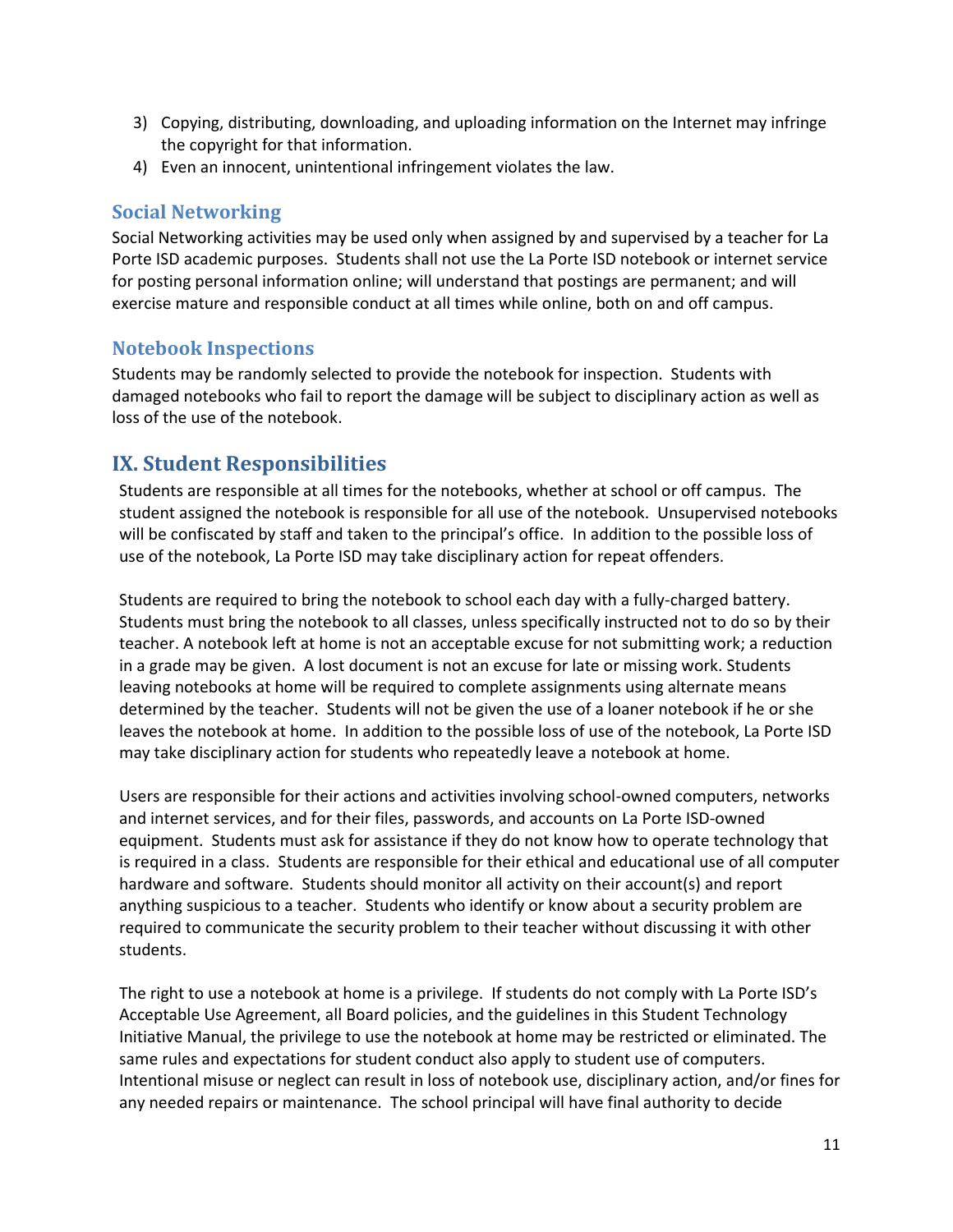appropriate disciplinary action if students are found to be responsible for any unacceptable activity.

# <span id="page-11-0"></span>**X. Unacceptable Behavior**

Unacceptable conduct includes, but is not limited to the following:

- 1) Using the network for illegal activities, including copyright violations;
- 2) Accessing online sites or materials that do not support the curriculum or are inappropriate for school purposes;
- 3) Downloading inappropriate materials, viruses, or software;
- 4) Using or possessing hacking or file-sharing software, including keystroke loggers, batch files, or applications used to bypass notebook or network security;
- 5) Gaining unauthorized access anywhere on the network including attempting to log onto the Internet, network, servers, routers, switches, printers, or firewall as a system administrator;
- 6) Using the notebook or network for financial gain, advertising, or political influence;
- 7) Vandalizing or tampering with equipment, files, software, system performance, or other network equipment;
- 8) Attempting to repair, remove or install computer hardware or software;
- 9) Opening the computer to access internal parts;
- 10) Causing network congestion or interfering with the work of others, including sending chain emails or broadcast messages;
- 11) Subscribing to mailing lists, mass emails, games, or other services that cause network congestion;
- 12) Intentionally wasting finite Internet or network resources, including downloading files, streaming music, videos, or games or installing, activating, or creating programs that interfere with the performance of the network, Internet, or computer hardware;
- 13) Revealing, sharing, or posting personal information including full names, addresses, phone numbers, social security numbers, driver's license numbers, or passwords for yourself or others;
- 14) Invading the privacy of others;
- 15) Using another person's username or password, or allowing another to access your account using your username or password;
- 16) Pretending to be someone else when sending or receiving messages;
- 17) Using email other than the La Porte ISD-issued email account, on La Porte ISD-owned equipment;
- 18) Forwarding or distributing inappropriate email messages;
- 19) Engaging in harassment or transmitting obscene messages, pictures, websites, or other files including racist, terrorist, abusive, sexually explicit, vulgar, threatening, stalking, demeaning, slanderous, or any other inflammatory content;
- 20) Utilizing sites to sell or purchase written papers, book reports, and other student work, or to commit any act of plagiarism;
- 21) Using unauthorized technology to gain advantage or assessments by providing or receiving information not allowed by the instructor or that is unavailable to other students;
- 22) Assisting, observing, or joining any unauthorized activity using the notebook, network, or Internet;
- 23) Posting anonymous messages or illegal information;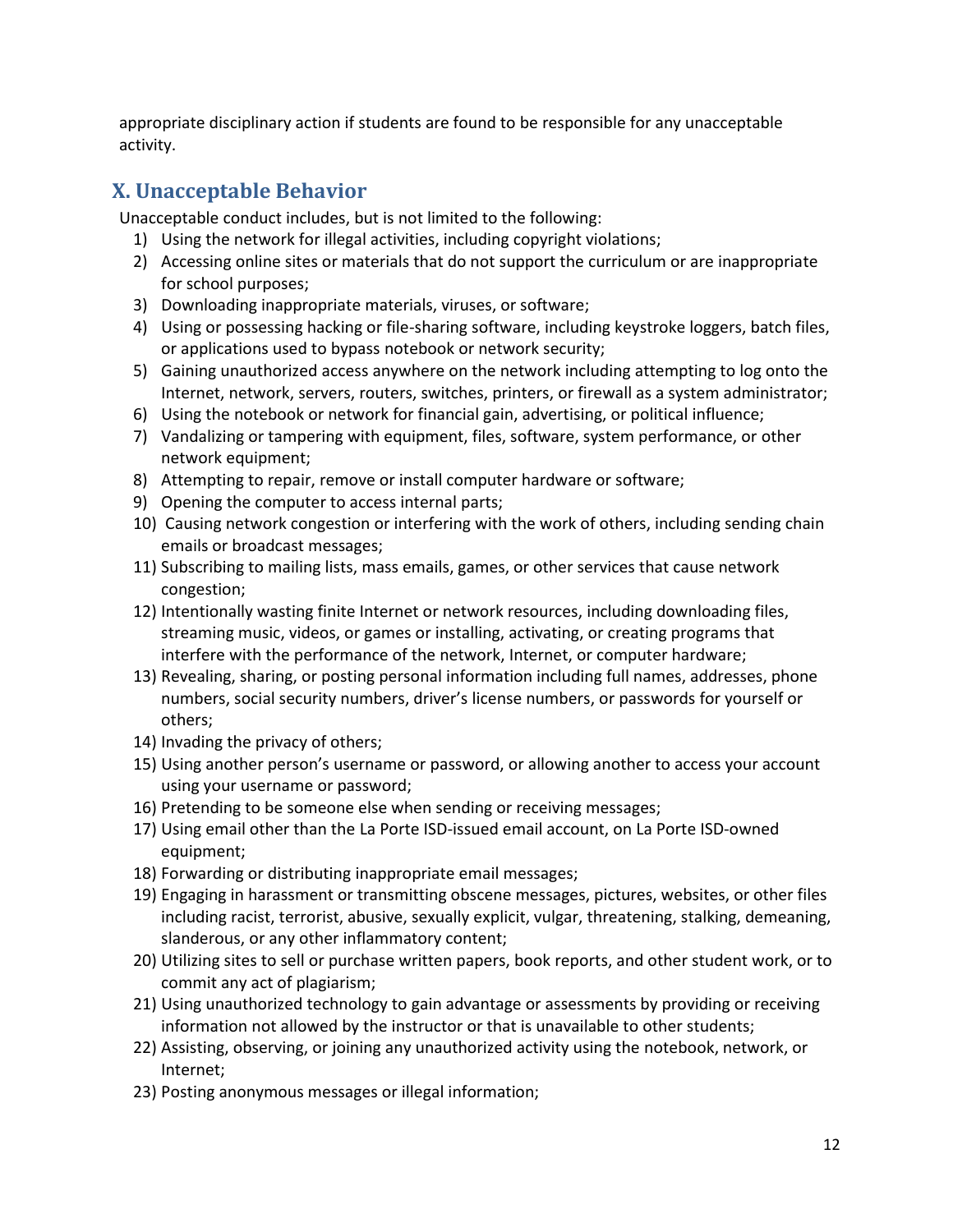- 24) Accessing or attempting to access Internet sites not approved by La Porte ISD or the teacher, including, without limitation, non-educational chat rooms, instant messaging, or social networking sites such as MySpace, Facebook, YouTube and other sites that could expose students to harm or distract from engagement in academic and school-related pursuits;
- 25) Attempting to disable or circumvent La Porte ISD's Internet content filter and firewall, or attempting to use proxies to access sites that would otherwise be restricted;
- 26) Falsifying permission or identification information;
- 27) Copying or modifying files, data, or passwords belonging to others, or using technology to circumvent doing your own work for your courses;
- 28) Knowingly placing a computer virus on a computer or network (additionally, legal charges may be filed);
- 29) Writing, drawing, painting, defacing, or placing stickers or labels on La Porte ISD-owned notebooks or notebook accessories, or causing other intentional damage;
- 30) Attempting to alter data or the configuration of a computer or the files of another user will be considered an act of vandalism and subject to disciplinary action;
- 31) Accessing or attempting to access the wired or wireless network with any device that is not property of La Porte ISD. Note: Students are not to bring their personal notebook computers to school. Only La Porte ISD computers may be used on campus or school property;
- 32) Presence of images of guns, weapons, pornographic materials, inappropriate language, alcohol, drugs, or gang-related symbols subject the student to disciplinary action;
- 33) Cyber-bullying in any form is unacceptable. Students shall not engage in any cyber-bullying activity, which may include efforts to harass, threaten, torment, embarrass or intimidate students or school staff through the use of a computer. In situations in which cyber-bullying originates from off-campus conduct, but is brought to the attention of school officials, any disciplinary action will be based upon whether the conduct is determined to be materially and substantially disruptive of the school environment or have a direct and immediate effect on school safety or on maintaining order and discipline in the schools. Discipline for cyberbullying will be handled on a case by case basis as deemed appropriate by the school principal and in accordance with applicable law. In addition, if a criminal act has been committed, it will be reported to local law enforcement.
- 34) Students will comply at all times with La Porte ISD Board policies, the Acceptable Use Guidelines, and this Notebook Handbook.

#### <span id="page-12-0"></span>**Consequences**

Consequences for non-compliance with the policies and procedures in these documents include disciplinary actions and financial responsibilities. Any failure to comply may immediately end the student's right to access the notebook, or other devices or services. The student will also be subject to disciplinary action as set out in the La Porte ISD Student Code of Conduct. The school principal will have authority to decide appropriate consequences regarding non-compliance. La Porte ISD cooperates fully with local, state, and federal law enforcement for computer crimes. \*NOTE: The principal has the discretion to confiscate the notebook and/or remove the student from the STI program at any time.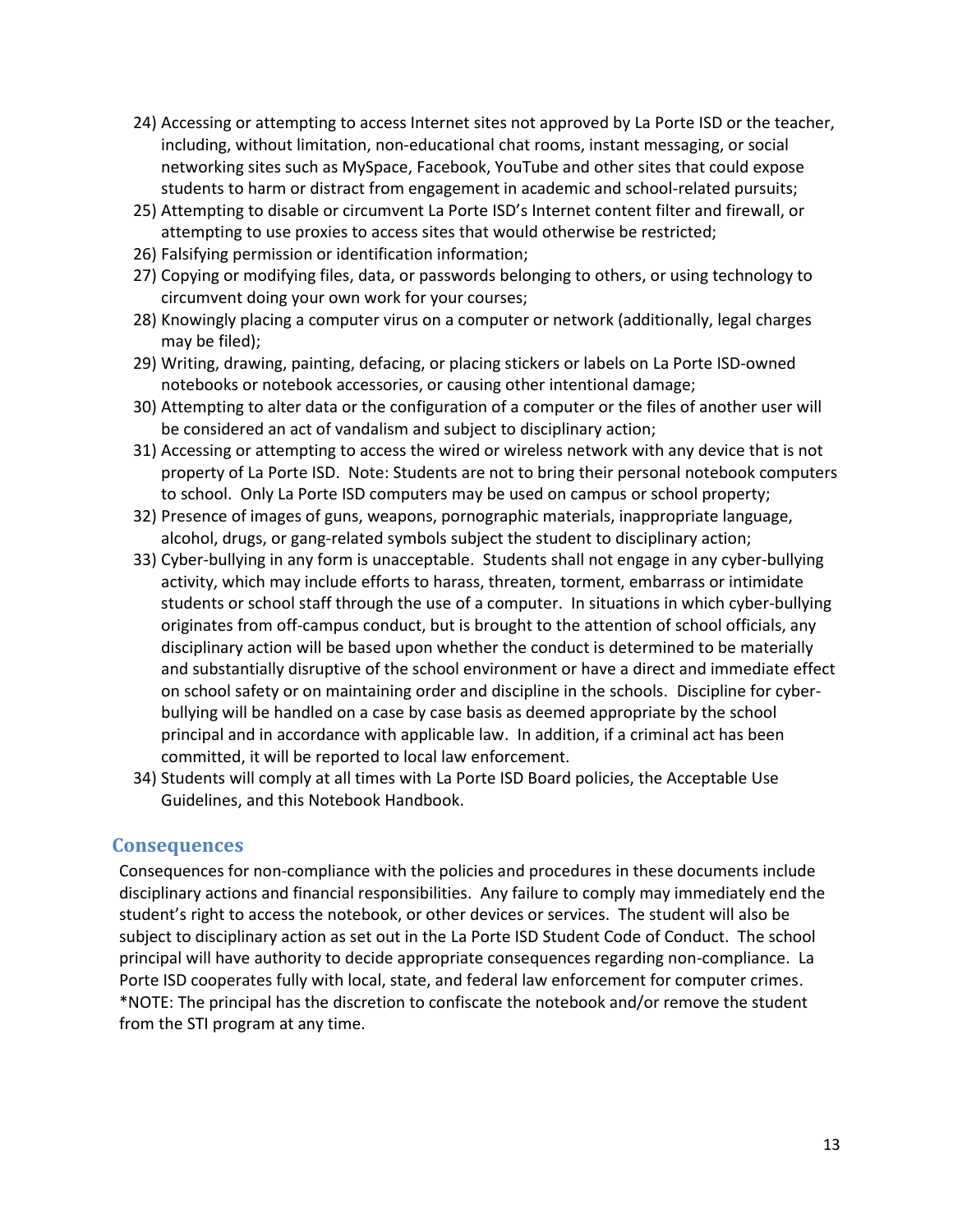# <span id="page-13-0"></span>**XI. Technical Support and Repairs**

In the event the notebook needs repair, report it immediately to the library. All repairs will be performed or managed by La Porte ISD personnel. Parents, guardians, students, or teachers are not allowed to attempt repairs themselves or contract with any other individual or business to repair any La Porte ISD-owned computer equipment.

#### **Services provided include the following:**

- 1) Hardware or software maintenance and repairs
- 2) User account support
- 3) Operating system and software support
- 4) Hardware support
- 5) Updates and software installations
- 6) Warranty repairs
- 7) Managing notebook tracking service
- 8) Basic troubleshooting

Every effort will be made to repair or replace the notebook in a timely fashion. **La Porte ISD is not responsible for delays in repairs or the failure of the notebook to work as expected. La Porte ISD will not provide support for hardware or software issues at the student's home or after school hours.**

If a student has a technical problem at school, the issue should be reported immediately to the teacher who will then instruct the student when they should take the system to the library.

Each campus will establish a procedure to allow students to bring systems with issues to the library. At the library the student will fill out a tech slip which will be kept with the notebook. The Library staff will check notebooks in and check a loaner notebook to the student if one is available. The Library staff will not perform any repairs. The Library staff will then follow the procedure established for notebook and equipment maintenance. Repaired notebooks will be returned to the Library where Library staff will check in any loaner issued if any and reissue the repaired system to the student as per established building procedures.

If a student has a technical problem at home, he or she should document the problem as completely as possible recording any error messages, exactly what the student was doing at the time, and the software being used when the problem occurred. Once the student returns to school the student should follow the building procedure for reporting notebook maintenance issues.

# <span id="page-13-1"></span>**XII. Warranties, Damages, and Theft**

#### <span id="page-13-2"></span>**Hardware Warranty and Accidental Damage Coverage**

La Porte ISD purchased a warranty with each notebook that covers repair/replacement of the notebook chassis, LCD screen, hard drive, and mother board caused by normal use, factory defect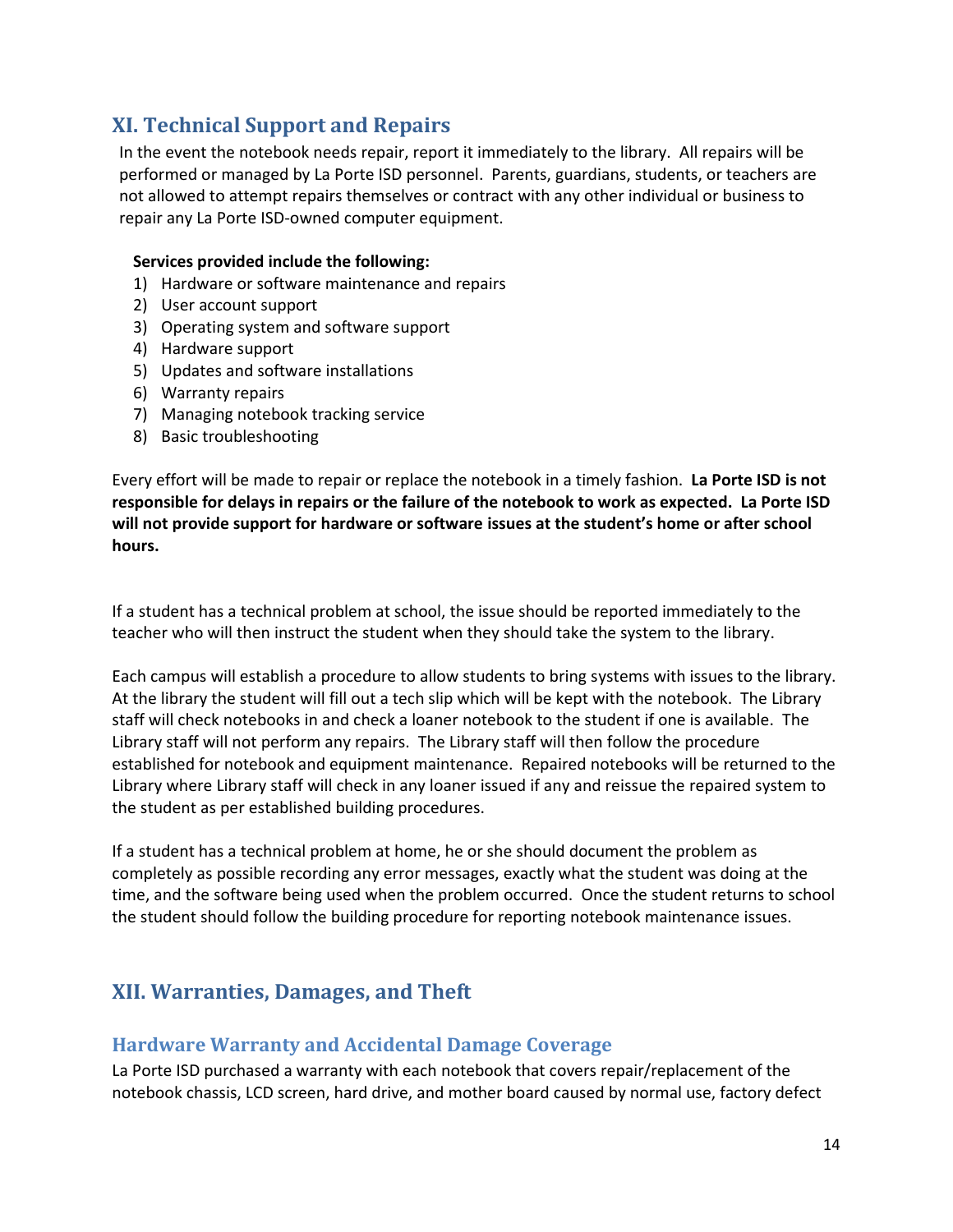and accidental damage. Repeated incidents of repair/replacement of a notebook issued to an individual will result in disciplinary measures imposed on the student and possible denial of the use of the notebook by the student. Students shall report all notebook issues to a teacher or the school Help Desk. All technical incidents should be entered into the help ticket system. All behavior incidents will be recorded by school officials.

#### <span id="page-14-0"></span>**Damage not covered by warranty**

Peripherals such as chargers (AC adapters), batteries, and carrying cases are not covered under the accidental damage warranty. Replacement or repair fees will be charged for damaged chargers, batteries, and carrying cases.

#### **Fee List:**

| <b>Damaged Item</b>                         | Cost Estimate (Actual price will be<br>determined at time of incident.) |  |
|---------------------------------------------|-------------------------------------------------------------------------|--|
| SYSTEM BOARD W/O WWAN                       | \$395.85                                                                |  |
| 320GB HDD                                   | \$191.10                                                                |  |
| DISPLAY 14.0                                | \$341.25                                                                |  |
| <b>LCD - DISPLAY ENCLOSER</b>               | \$110.25                                                                |  |
| TOP COVER W/O FP                            | \$110.25                                                                |  |
| <b>BASE ENCLOSER 14.0</b>                   | \$78.75                                                                 |  |
| LCD - FRONT BEZEL W/CAM                     | \$115.50                                                                |  |
| <b>DVD</b>                                  | \$89.25                                                                 |  |
| WI/FI                                       | \$70.35                                                                 |  |
| <b>4GB MEMORY</b>                           | \$315.00                                                                |  |
| <b>BOTTOM DOOR</b>                          | \$42.00                                                                 |  |
| <b>KEYBOARD</b>                             | \$42.00                                                                 |  |
| 65 WATT AC ADAPTER W/O<br><b>POWER CORD</b> | \$68.25                                                                 |  |
| <b>BATTERY</b>                              | \$110.25                                                                |  |
| <b>AUDIO BOARD</b>                          | \$31.50                                                                 |  |
| <b>HINGE</b>                                | \$73.50                                                                 |  |
| <b>HINGE COVER</b>                          | \$73.50                                                                 |  |
| Re-Image Unit                               | \$15.00                                                                 |  |

#### <span id="page-14-1"></span>**Insurance**

La Porte ISD has insurance coverage on school property that covers loss or theft of the notebooks. However, if, in the determination of state insurance officials, a student or parent is guilty of negligence regarding the loss or theft of the notebook, the insurance coverage will not apply.

## <span id="page-14-2"></span>**Parent Liability**

The parent, guardian, or adult student will be responsible for compensating La Porte ISD for any losses, costs, or damages which are not covered by the accidental damage warranty or the property insurance coverage, possibly including the notebook's full replacement cost. Students with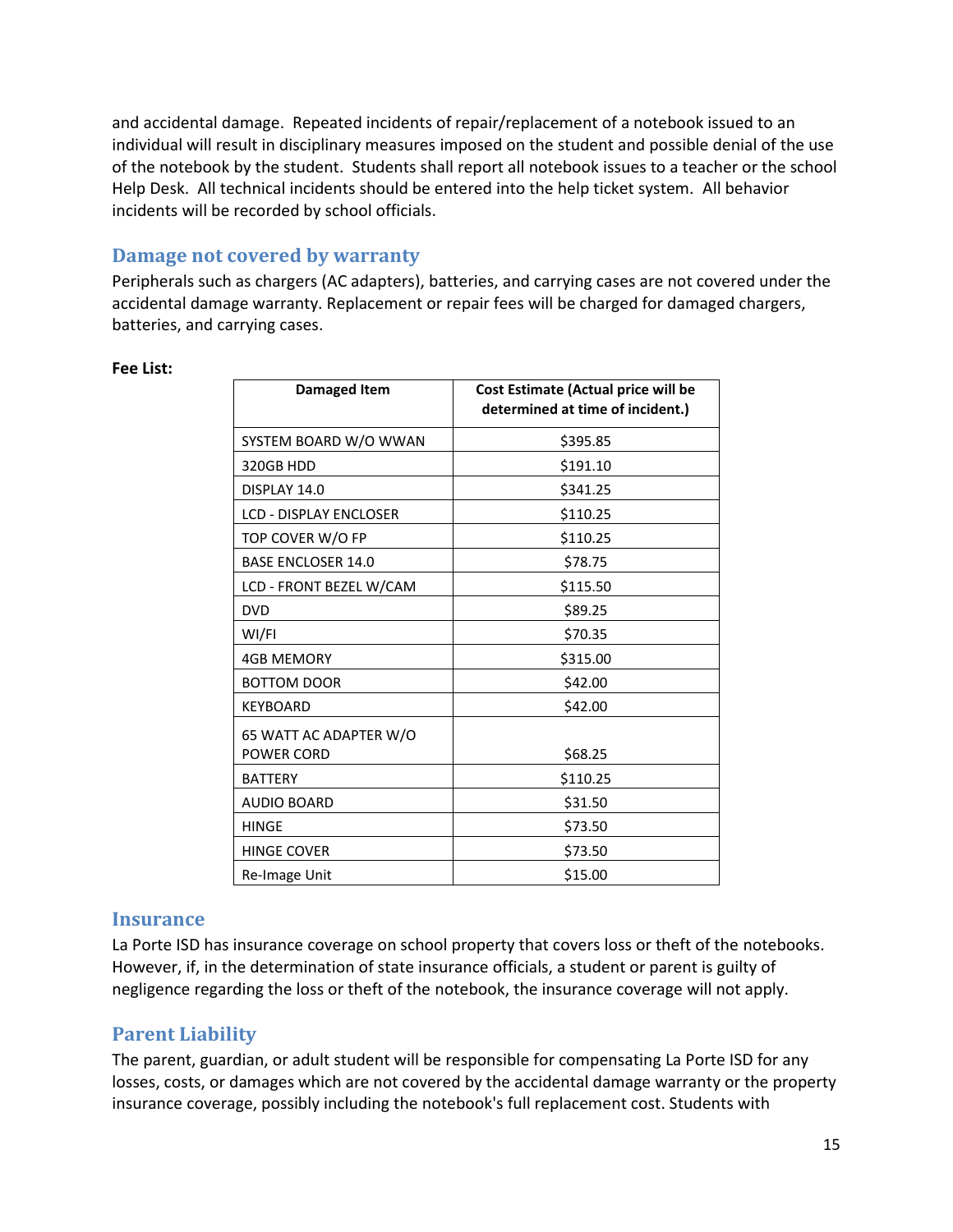damaged notebooks who fail to report the damage may be subject to additional fines and disciplinary action. La Porte ISD may pursue any remedies available for the failure to pay for the losses, costs, or damages incurred by La Porte ISD and fines imposed as set forth herein. Such failure also may result in La Porte ISD not reissuing a notebook to the student whose damages or fines were not paid.

## <span id="page-15-0"></span>**Theft**

At the time the notebook is issued, each student will be issued an **Emergency Notebook Card** with instructions on whom to call to report a theft and with the serial number of the notebook. This card should be kept in a secure location (not in the notebook bag).

Incidents of theft occurring off campus must be reported to the police by the parent or student, and a copy of the police report must be brought to the school within 48 hours to be given to the school principal.

Any theft occurring on school grounds must be immediately reported to the designated school official.

Be prepared to provide the following information when reporting a theft:

- 1) Notebook Serial Number, Manufacturer and Model
- 2) Date and address of theft
- 3) Complete details of theft
- 4) Police File Number, Officer's Name and Police Agency Information

NOTE: It is important to complete all these steps immediately after the theft. Filing a false police report is punishable by law.

La Porte ISD will work with the police department to report all model, asset, and serial numbers of stolen or lost notebooks to local pawn shops and area law enforcement agencies.

# <span id="page-15-1"></span>**XIII. Parent Expectations**

- 1) Remember that while La Porte ISD will provide Internet content filtering, *there is no substitute for parental supervision when using a computer*.
- 2) Monitor student use of the notebook and Internet at home.
- 3) Ensure your child understands and adheres to notebook and Internet policies and guidelines set forth in the La Porte ISD Student Technology Initiative Manual.
- 4) Sign a copy of the Notebook Agreement that you will find at the end of this manual. Reimburse La Porte ISD for any costs incurred or fines assessed due to misuse, neglect, damage, or loss, including theft, if not otherwise covered by warranty or insurance, up to the full replacement cost of the notebook.
- 5) Review La Porte ISD Responsible Use of Technology and AUG and this Student Technology Initiative Manual with your child.
- 6) Assist your child who is assigned the notebook with homework and school assignments. The purpose of the Student Technology Initiative is to help students learn. Student use of the